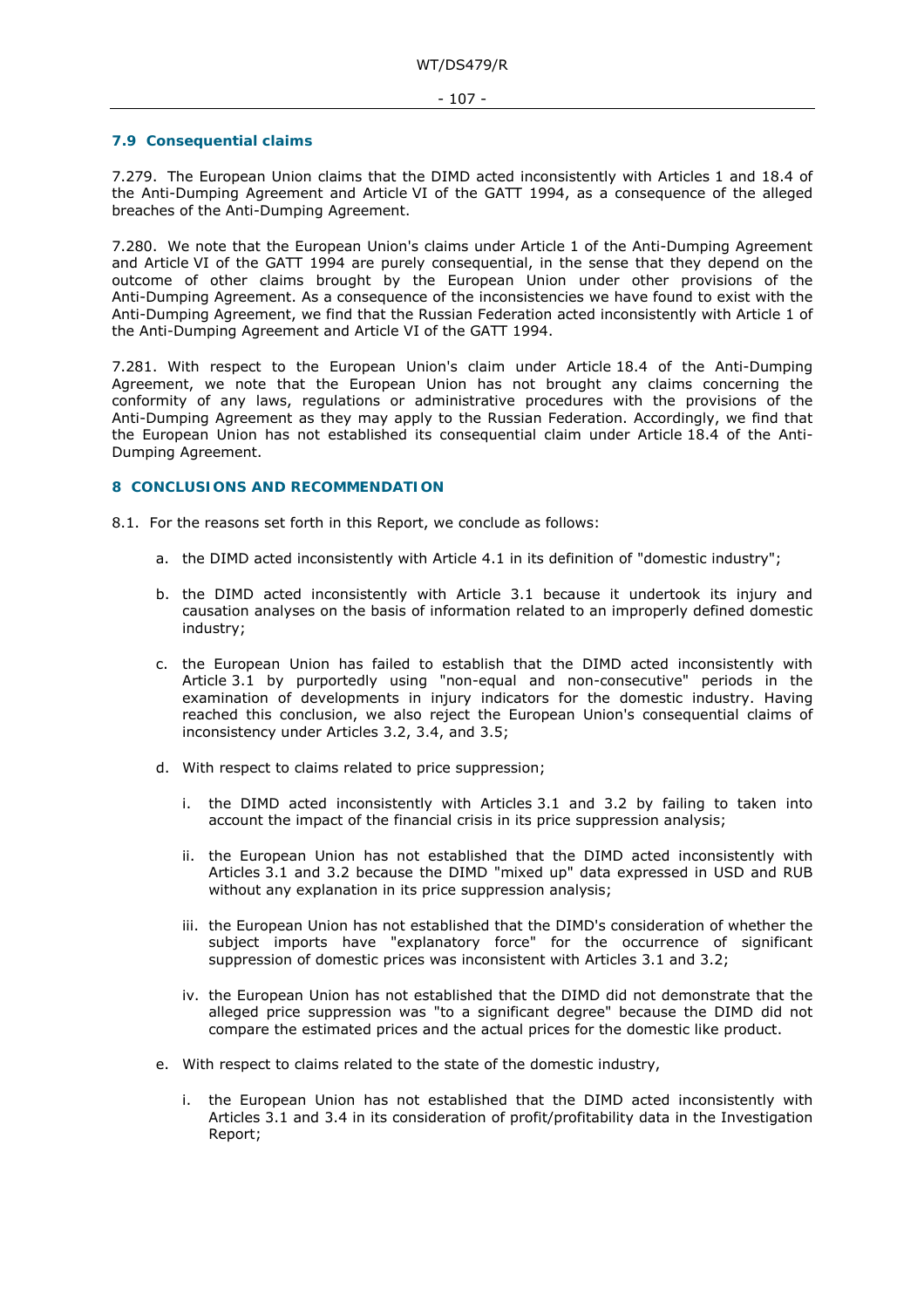- ii. the European Union has not established that the DIMD acted inconsistently with Articles 3.1 and 3.4 in its consideration of inventories data in the Investigation Report;
- iii. the European Union has not established that the DIMD acted inconsistently with Articles 3.1 and 3.4 by failing to systematically compare data for 2011 with data for 2008 for all economic indicators in the present case;
- iv. the European Union has not established that the DIMD failed to objectively examine the domestic industry's profit/profitability during the POI, the 1<sup>st</sup> half of 2011 and the full year of 2011;
- v. the European Union has not established that the DIMD assumed that the exceptional positive developments in the domestic industry during 2009 could continue during 2010-2011 without more explanation, and "base[d] its conclusions on a comparison between these two time periods";
- vi. the European Union has not established that the DIMD acted inconsistently with Articles 3.1 and 3.4 by failing to consider whether the market would accept further price increases;
- vii. the European Union has not established that the DIMD acted inconsistently with Articles 3.1 and 3.4 by failing to specifically address the interested parties' argument on the comparison of the domestic industry's market share in 2010 and 2008;
- viii.the European Union has not established that the DIMD acted inconsistently with Articles 3.1 and 3.4 in failing to evaluate the inventories of independent dealers and the reason for the increase in inventories;
- ix. the DIMD acted inconsistently with Article 3.4 by failing to evaluate the magnitude of the margin of dumping;
- x. the European Union has not established that the DIMD acted inconsistently with Articles 3.1 and 3.4 by failing to evaluate the domestic industry's return on investments, actual and potential effects on cash flow and the ability to raise capital or investments.
- f. With respect to claims related to causation and non-attribution,
	- i. the DIMD acted inconsistently with Articles 3.1 and 3.5, insofar as it relied on its price suppression analysis in its causation determination;
	- ii. the European Union failed to establish that the DIMD's determination that the increased volume of dumped imports caused material injury to the domestic industry was inconsistent with Articles 3.1 and 3.5;
	- iii. the European Union failed to establish that the DIMD acted inconsistently with Articles 3.1 and 3.5 by failing to conduct a proper non-attribution analysis of the termination of the Fiat licence agreement;
	- iv. the European Union failed to establish that the DIMD acted inconsistently with Articles 3.1 and 3.5 in its non-attribution analysis of the competition from GAZ;
	- v. the European Union failed to establish that the DIMD acted inconsistently with Articles 3.1 and 3.5 by failing to consider the alleged financing difficulties as an "other factor" causing injury;
	- vi. the European Union failed to establish that the DIMD acted inconsistently with Articles 3.1 and 3.5 by failing to consider the alleged discontinuation of the government support programmes as an "other factor" causing injury;